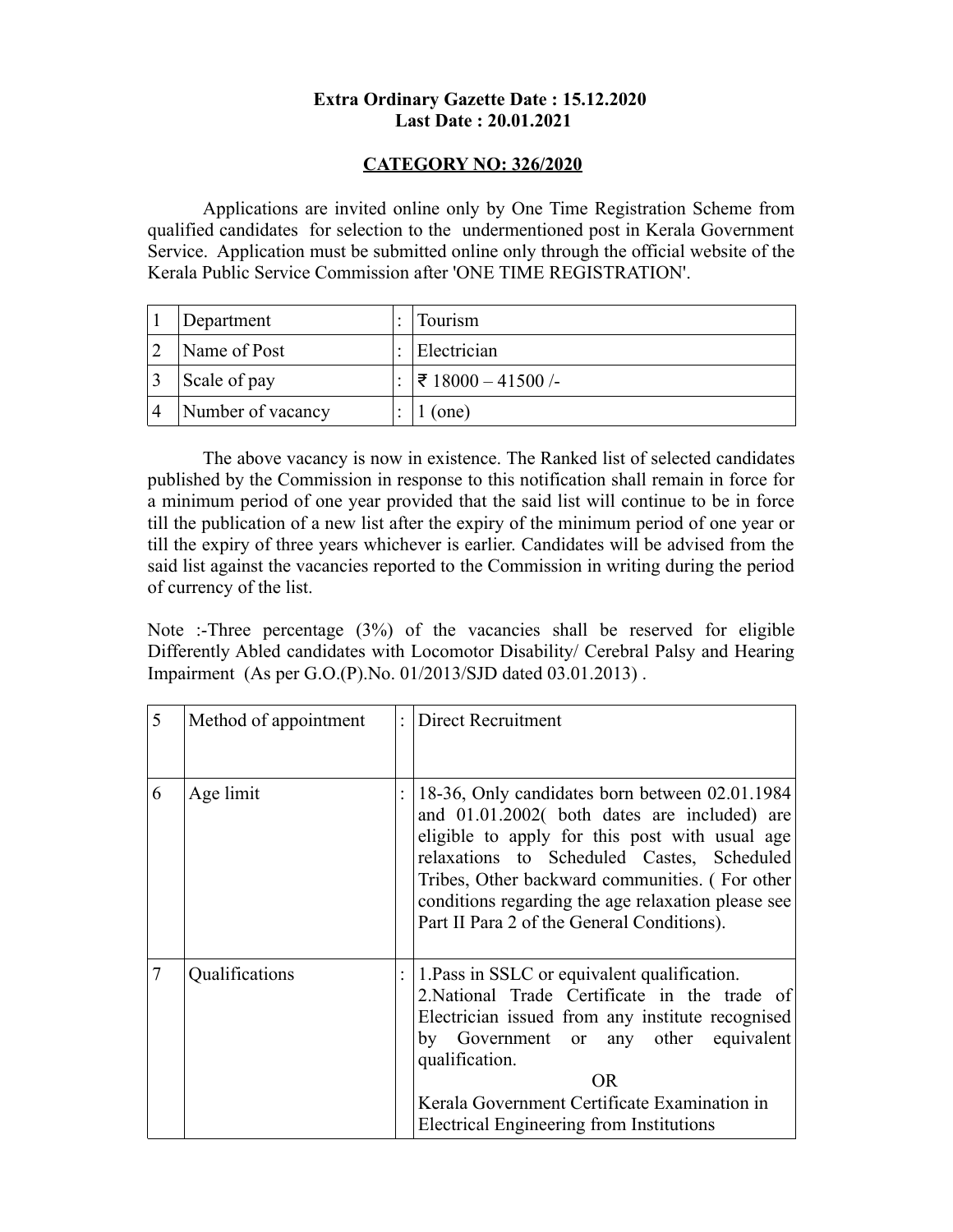|  | recognised by Government.<br><i>Desirable</i> :- Experience of not less than one year<br>as Electrician under government or in a reputed<br>Institution. |
|--|----------------------------------------------------------------------------------------------------------------------------------------------------------|
|--|----------------------------------------------------------------------------------------------------------------------------------------------------------|

Note:- i)Rule 10 a (ii) of Part II KS&SSR is applicable.

ii)Candidates who claim equivalent qualification instead of qualification mentioned in the Notification shall produce the relevant Government order to prove the equivalency at the time of verification, then only such qualification shall be treated as equivalent to the prescribed qualification concerned.

iii)In the case of difference in original caste/ community claimed in the application and that entered in SSLC book, the candidates shall produce a Gazette notification in this regard, along with Non Creamy Layer Certificate/Community Certificate at the time of certificate verification.

Probation:- Every person appointed to the post shall from the date of which he joins duty be on probation for a period of two years on duty within a continuous period of three years.

## **8. Mode of submitting Application:-**

a. Candidates must register as per 'ONE TIME REGISTRATION' with the Official Website of Kerala Public Service Commission [www.keralapsc.gov.in](http://www.kerealapsc.gov.in/) before applying for the post. Candidates who have registered can apply by log in on to their profile using their User-ID and password. Candidates must click on the **'Apply Now'** button of the respective posts in the Notification Link to apply for the post. The photograph uploaded should be one taken after 31.12.2010. Name of the candidate and the date of photograph taken should be printed legibly at the bottom portion. The photograph once uploaded meeting all requirements shall be valid for 10 years from the date of uploading. There is no change in other instructions regarding the uploading of photographs. No application fee is required. Candidates are responsible for the correctness of the personal information and secrecy of password. Before the final submission of the application on the profile candidates must ensure correctness of the information in their profile. They must quote the User-ID for further communication with the Commission. Application submitted is provisional and cannot be deleted or altered after submission. **Candidates are advised to keep a printout or soft copy of the online application for future reference. Candidates can take the print out of the application by clicking on the link `My applications' in their profile. All correspondence with the Commission, regarding the application should be accompanied with the print out of the application.** The application will be summarily rejected if non-compliance with the notification is found in due course of processing. Original Documents to prove qualification, experience, age, Community etc. have to be produced as and when called for.